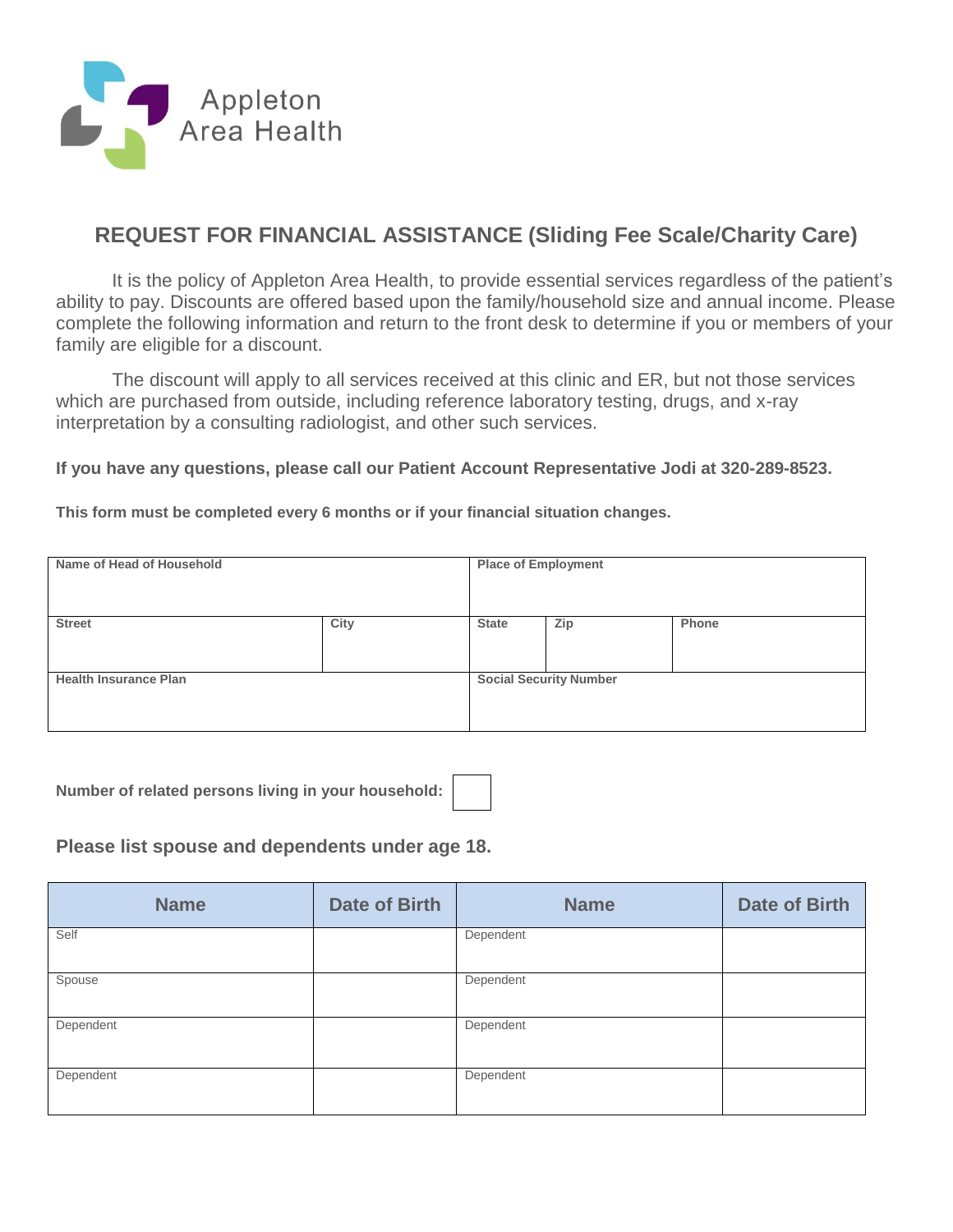## *Annual Household Income (Please include a copy of your most current tax return)*

| <b>Source</b>                                                | <b>Self</b> | <b>Spouse</b> | <b>Other</b> | <b>Total</b> |
|--------------------------------------------------------------|-------------|---------------|--------------|--------------|
| Gross wages, salaries, tips, etc.                            |             |               |              |              |
| Social security, pension, annuity, and veteran's<br>benefits |             |               |              |              |
| Alimony, child support, military family allotments           |             |               |              |              |
| Income from business self employment and<br>dependents       |             |               |              |              |
| Rent, interest, dividend, and other income                   |             |               |              |              |
| <b>Total Income</b>                                          |             |               |              |              |

## *Expenses*

| <b>Description</b>                                  | <b>Weekly</b><br><b>Amount</b> | <b>Monthly</b><br><b>Amount</b> | <b>Annual</b><br><b>Amount</b> |
|-----------------------------------------------------|--------------------------------|---------------------------------|--------------------------------|
| (Circle One)<br>House:<br>Own<br>Rent               |                                |                                 |                                |
| Heat/Gas                                            |                                | \$                              |                                |
| Food                                                | \$                             | \$                              |                                |
| <b>Insurance Premiums</b>                           |                                | \$                              |                                |
| Electric                                            |                                |                                 |                                |
| Phone                                               |                                | \$                              |                                |
| Car Loan                                            | \$                             | \$                              |                                |
| <b>Charge Account Balance</b>                       | \$                             | \$                              |                                |
| Day Care<br>Child Care: Alimony Payments<br>(Circle | \$                             | \$                              |                                |
| One)                                                |                                |                                 |                                |
| <b>Other Medical Expenses</b>                       | \$                             | \$                              |                                |
| <b>Other Financial Obligations</b>                  | \$                             | \$                              |                                |

**If there are Other Medical Expenses and Other Financial Obligations, please provide a brief explanation below.**

#### *Net Income*

| <b>Total Annual Household</b><br>Income |  |
|-----------------------------------------|--|
| <b>Less: Annual Expenses</b>            |  |
| Net Income                              |  |

**In order to qualify for the Charity Care program, you must apply for Medical Assistance in your county first.**

**\_\_\_\_\_\_\_\_\_\_\_\_\_\_\_\_\_\_\_\_\_\_\_\_\_\_\_\_\_\_\_\_\_\_\_\_\_\_\_\_\_\_\_\_\_\_\_\_\_\_\_\_\_\_\_\_\_\_\_\_\_\_\_\_\_\_\_\_\_\_\_\_\_\_\_\_\_\_\_\_\_\_\_\_\_\_\_\_\_\_\_\_\_\_\_\_\_**

**Have you applied for Medical Assistance with your county? Yes\_\_\_ No\_\_\_(please check one)**

**If No, you must do so.**

If Yes, what was the outcome? (If denied, attach copy of denial) **The analyzed areas and the set of the set of the set of the set of the set of the set of the set of the set of the set of the set of the set of the set of t**